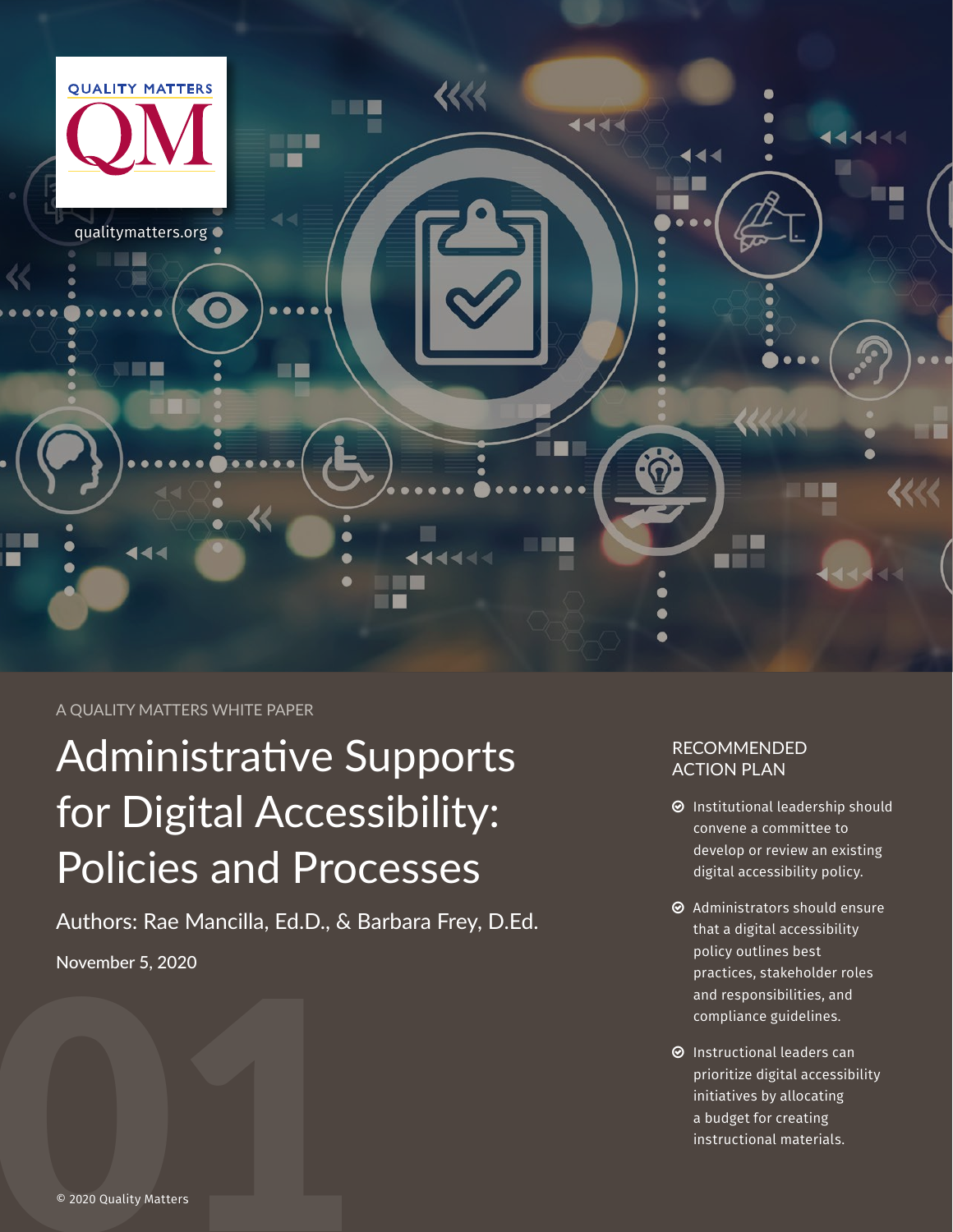

### **Table of Contents**

| $Introduction \dots 3$ |  |
|------------------------|--|
|                        |  |
|                        |  |
|                        |  |
|                        |  |
|                        |  |
|                        |  |
|                        |  |
|                        |  |
|                        |  |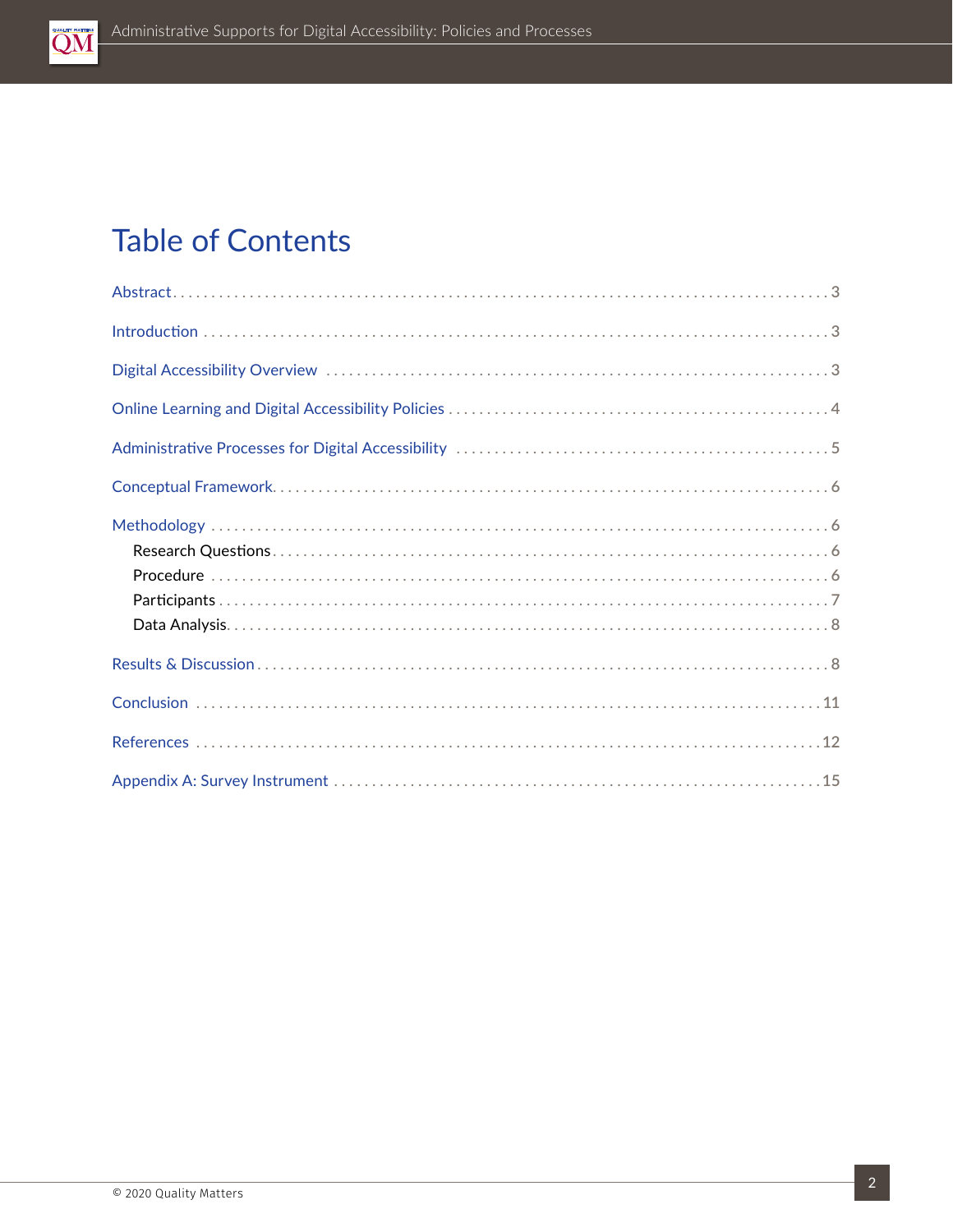<span id="page-2-0"></span>

### Abstract

Awareness of digital accessibility in higher educatio n has grown over the past decade and become a priority for institutions offering online programs. A digital accessibility policy sets forth guidelines for the development of inclusive online course material s and mechanisms for compliance. Administrative involvement is also needed for establishing roles an d responsibilities in ensuring digital accessibility. This paper summarizes the results of a mixed-methods survey of Quality Matters institutions with a focus o n their policies and administrative processes. Results indicated that half of responding institutions did no t have a digital accessibility policy; though institutio ns with a greater online presence were more likely to have a policy. Moreover, three-fourths of institution s did not have a budget for creating digitally accessibl e materials.

### **Introduction**

Within institutions of higher education, there are now more online than on-campus students (Seaman , Allen, & Seaman, 2018). For the fourteenth year in a row, online enrollments have steadily increased, with more than 6.3 million students taking at least one online course (Seaman, Allen, & Seaman, 2018). Advances in assistive technologies have now enabled students with disabilities to access online education. In fact, many "adult students with disabilities perceive the online environment to be more comfortable than traditional formats and [find] courses more adaptable to their disability and learning preference" (Verdinelli & Kutner, 2016, p.35 3).

Several key pieces of legislation require that online course materials be made accessible to students with disabilities. These include the Americans with Disabilities Act and the Rehabilitation Act of 1973. Generally, institutional leaders guide the development of digital accessibility policies and administrative procedures to ensure that online course materials are compliant with these legal and ethical standards. Quality Matters and other professional organizations for online learning also advocate for digital accessibility compliance by

raising awareness of best practices and conducting sponsored studies related to this topic. Specifically, this study investigates the formal digital accessibility policies and administrative processes implemented by Quality Matters institutions in order to make online courses inclusive of all learners.

## Digital Accessibility **Overview**

**Digital accessibility**' refers to the design of electronic materials that are usable by all people, regardless of disabilities or environmental constraints (Mankoff, Fait & Tran, 2005; National Federation of the Blind, 2020). Improving the accessibility of digital resources is a global effort, as there are an estimated 650 million individuals with a disability around the world (World Health Organization, 2010). In the United States alone, 61 million people are living with a disability, and this number continues to grow (Centers for Disease Control, 2020). Students in higher education are an important part of this population, with 19% of undergraduates reporting a disability (National Center for Education Statistics, 2018). Common disabilities experienced by students include a specific learning disability, visual impairment, hearing loss, deafness, speech impairment, orthopedic impairment, or health impairment. These coincide with the four categories of disabilities recognized by the U.S. Centers for Disease Control: visual, auditory, cognitive, and motor (Mike & Harrington, 2013).

For students with disabilities, online education provides a viable means to access higher education learning opportunities. Research has shown that many students with disabilities prefer online learning to residential courses due to its flexibility and lack of time constraints (Linder, Fontaine-Rainen, & Behling, 2015; Mike & Harrington, 2013). In fact, "students with disabilities increasingly choose to participate in online courses at higher rates than other student populations," (Coy, Marino & Serianni,

<sup>1</sup> The terms digital accessibility and accessibility are used interchangeably.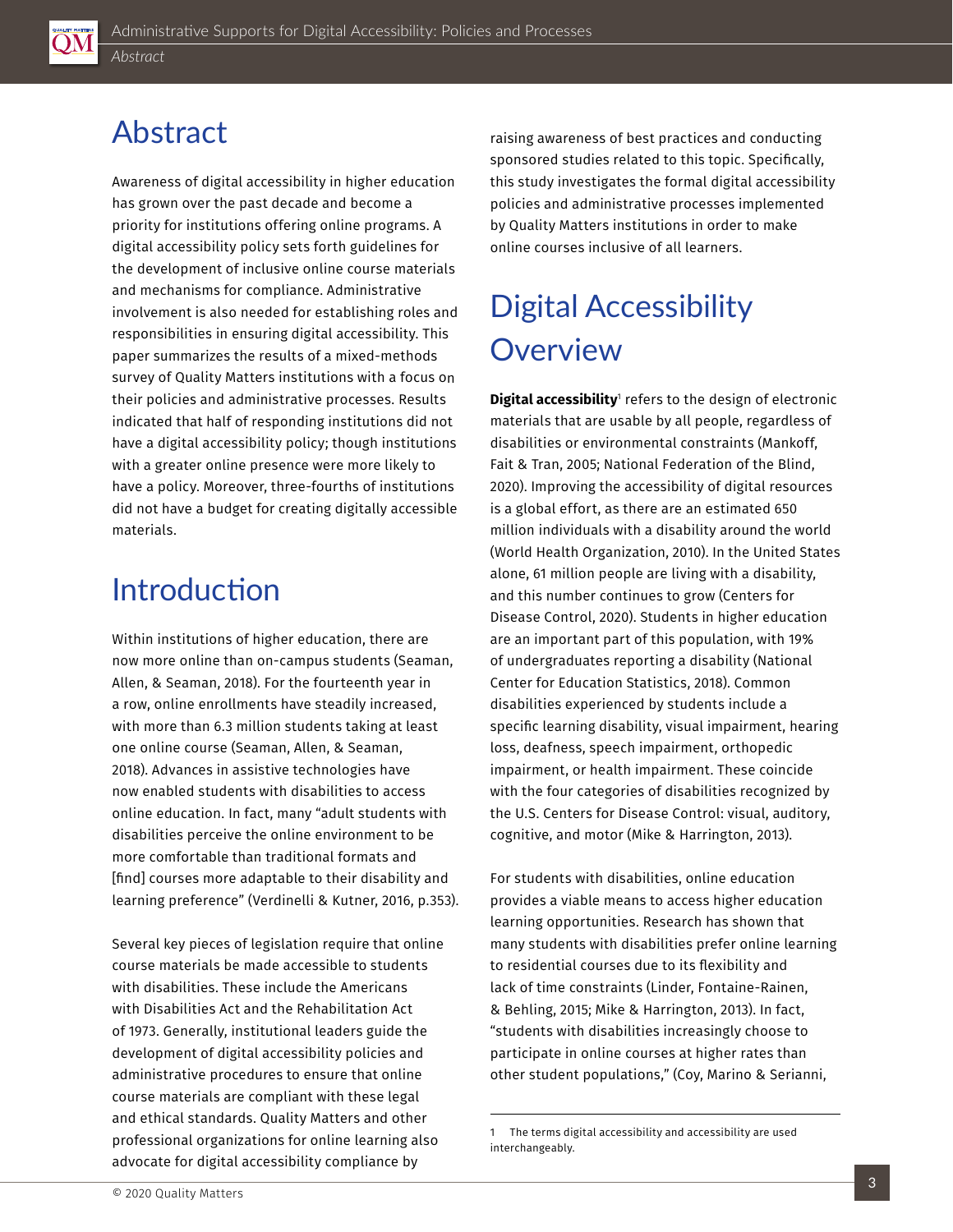<span id="page-3-0"></span>

2014, p. 63) which emphasizes the need for inclusive online instructional materials. Some research suggests that online courses can pose a barrier to students with disabilities if they cannot gain access to the instructional materials and technology tools (Gierdowski, & Galanek, 2020). As early as 2011, Roberts, Crittenden, & Crittenden's study on the academic success of students with disabilities reported that even though instructors provided accommodations, most students perceived their disability to have a negative impact on their ability to succeed in an online course, program, or certificate. While students with disabilities in higher education are legally protected by state and federal statutes that mandate access to services and resources, institutions continue to struggle to develop policies and practices focused on online learning.

Historically, two major pieces of federal legislation protect students with disabilities on university campuses and within their academic courses – the [Rehabilitation Act of 1973 \(Sections 504 and 508\)](https://www.ada.gov/cguide.htm#anchor65610) and the [Americans with Disabilities Act](https://www.ada.gov/cguide.htm#anchor62335) of 1990. Section 504 of the Rehabilitation Act of 1973 prohibits discrimination on the basis of disability in programs that receive federal funding, while Section 508 of the Rehabilitation Act addresses barriers associated with electronic and information technology. The Americans with Disabilities Act of 1990 is civil rights legislation that protects qualified individuals with disabilities from discrimination on the basis of disability in services, programs, and activities. In addition to federal legislation, some states, like California, have enacted laws that require any technology developed, procured, or used by state-funded colleges and universities to be accessible.

Several high-profile lawsuits have highlighted the lack of accessibility in online courses for students with disabilities in higher education (Szpaller, 2012). For example, both Harvard and the Massachusetts Institute of Technology (MIT) were sued by the National Association of the Deaf (NAD) in 2015 for failing to make their video content in online courses accessible to the deaf or hard of hearing through closed captioning (McKenzie, 2019). Such cases illustrate that students with disabilities are no longer willing to wait for access to learning materials when

their peers have immediate access (Rowland, Whiting, & Smith, 2015). Although there is a growing awareness of the need to make digital course materials accessible, many institutions have still not adequately addressed the issue (Thompson, Comden, Ferguson, Burgstahler, & Moore, 2013). In both residential and online delivery formats, common challenges reported by institutions include a lack of faculty awareness of the legal requirements and best practices for supporting students with disabilities online as well as a lack of resources for accommodating the wide range of disabilities (Stevens, Schneider, & Bederman-Miller, 2018; U.S. Government Accountability Office, 2009).

To date, research has been broadly concerned with **web accessibility**, meaning the accessibility of postsecondary institutional webpages, particularly their homepages. Studies have identified common barriers that make the content of these public-facing pages (e.g., admissions, athletics, financial aid, library) inaccessible for students with disabilities. These barriers include the use of images without alternative text, unstructured headings, uncaptioned audio or video, poor color contrasts, and unformatted tables (Bradbard, Peters, & Caneva, 2010). Webpage developers may refer to a web accessibility policy to guide their practices. Research has shown that the presence of an overarching **web accessibility policy** leads to higher accessibility ratings (Thompson et al., 2013), yet there is a lack of research on digital accessibility policies in online programs.

### Online Learning and Digital Accessibility Policies

American institutions continue to expand their online programming. Online students now comprise over 31.6% of all higher education enrollments, including both undergraduate and graduate learners (Seaman, Allen, & Seaman, 2018). Students with disabilities are among this growing demographic. However, the needs of students with disabilities in online learning continue to be poorly understood by institutional stakeholders (Wynants & Dennis, 2017).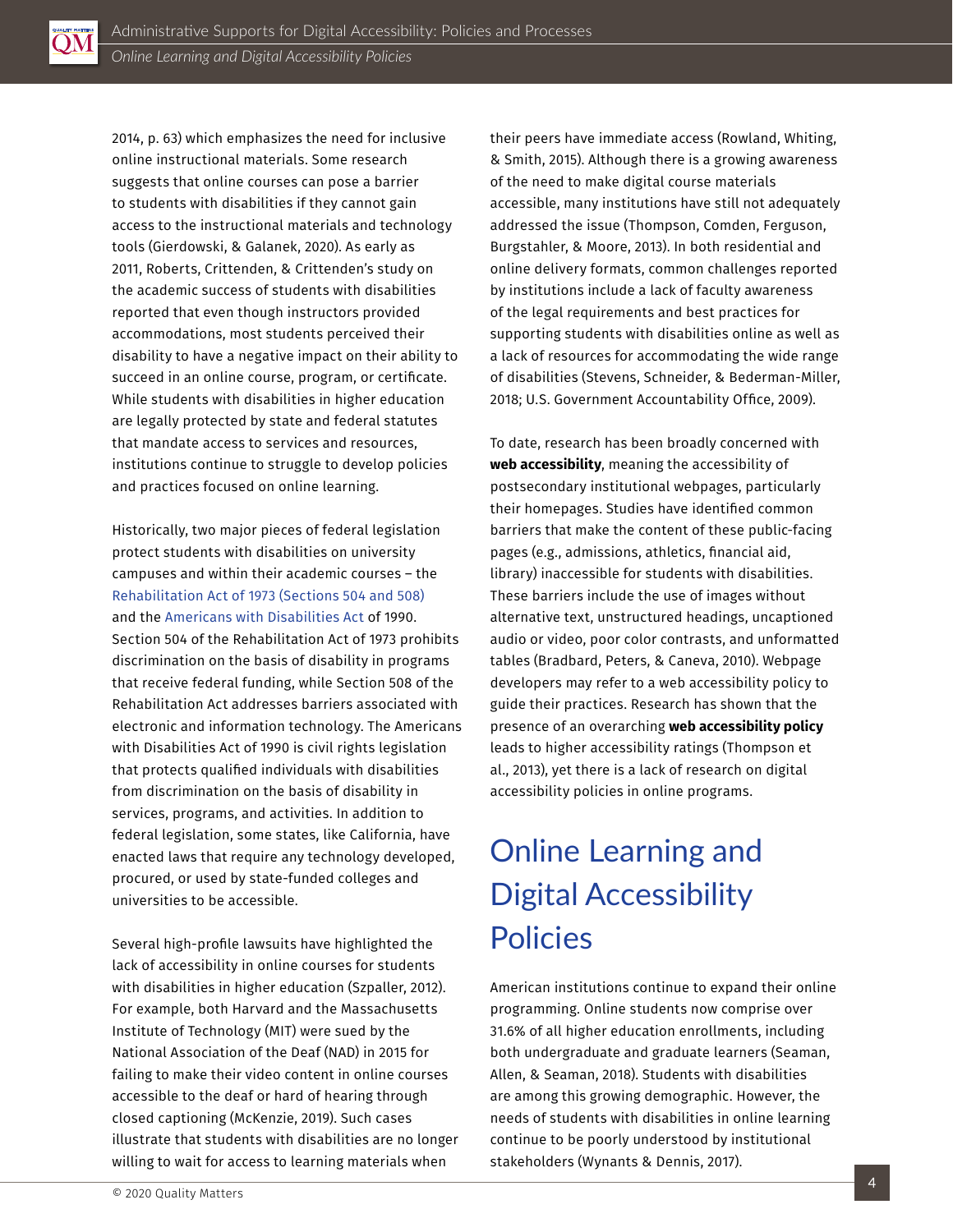<span id="page-4-0"></span>

Policies that guide the accessibility of online courses and electronic instructional materials are known as **digital accessibility policies**. These policies give direction by outlining the practices and procedures to be followed by faculty and staff in compliance with federal and state legislation. Digital accessibility policies are specifically applied to content and systems that students are required to access for their course work, including downloadable documents, embedded media, and activities hosted within the institution's LMS (Kurt, 2019). In addition, digital accessibility policies require the accessibility of all websites and instructional technologies central to learning. Model accessibility policies for online courses might include a statement of commitment, definitions of roles and responsibilities by departmental unit, the scope of the policy, and procedures for monitoring compliance (EDUCAUSE, 2019; see [Cornell University example](http://ncdae.org/resources/tips/cornell.php); see [Arapahoe](https://www.arapahoe.edu/about-acc/college-business-services/policies-procedures/ap-3-125g-web-it-accessibility-plan)  [Community College example](https://www.arapahoe.edu/about-acc/college-business-services/policies-procedures/ap-3-125g-web-it-accessibility-plan)).

Despite their importance for online learners with disabilities, digital accessibility policies are not the norm at most institutions. Early research by Frey and King (2011) on Quality Matters subscribers reported that while most institutions had a disability statement in the syllabus, few (13%) had a disability policy specific to online courses. In 2017, the Online Learning Consortium (OLC) and the WICHE Cooperative for Educational Technologies (WCET) administered a survey of member institutions to gauge their knowledge and awareness of accessibility issues. They found that while most institutions had an official policy (60%), some respondents were unsure whether a policy existed. Larger schools with doctoral programs were most likely to have a formal digital accessibility policy. In a later survey of higher educational professionals responsible for accessibility, Deaton (2018) discovered a strong correlation between institutions with a policy and those with a digital accessibility coordinator. Although the digital accessibility coordinator is a new and undefined role in many organizations, this research highlights the importance of policy in establishing an accessibility infrastructure.

### Administrative Processes for Digital Accessibility

Institutional administration plays a key role in advancing the mission of accessibility compliance for online programs. Administrators may include presidents, provosts, deans, coordinators, managers, supervisors, and other campus leaders. These leaders are nested within various campus units, such as academic departments, disability services, digital accessibility, distance learning, centers for teaching excellence, library, information technology, marketing and communications, and more (Cifuentes, Janney, Guerra, & Weir, 2016). Together they establish the institutional culture of accessibility by making it a strategic priority. At a minimum, campus administrators should decide " […] based on available resources, how online content will be made accessible, and identify departments responsible for compliance with a mandate for reasonable accessibility" (Burke, Clapper, & McRae, 2016, p. 177).

A key factor in strategic planning for digital accessibility is budgeting. A budget is necessary for creating a robust infrastructure for accessibility that maps cycles for course review and evaluation, policy and procedure review, recruitment of experts, training and professional development of faculty and staff, and procurement of technology and tools (W3C, 2020). Budgeting for digital accessibility is a complex task, as "institutions must forecast budgets based on the number of students, staff, and faculty with disabilities, though this can be difficult because specific accommodation needs vary, and some programs or courses may be more or less expensive to accommodate than others" (Deaton, 2018, p. 13). Generally, budgets should provide for purchasing specialized tools, such as screen readers, accessibility checkers, and captioning software, which are necessary for inclusive course design. Similarly, budgets should account for instructional design staff, who support faculty in making courses accessible. Respondents in the WCET and OLC study of 2017 expressed concerns related to the budget for captioning. In institutions without a budget, the responsibility of captioning falls to faculty, who often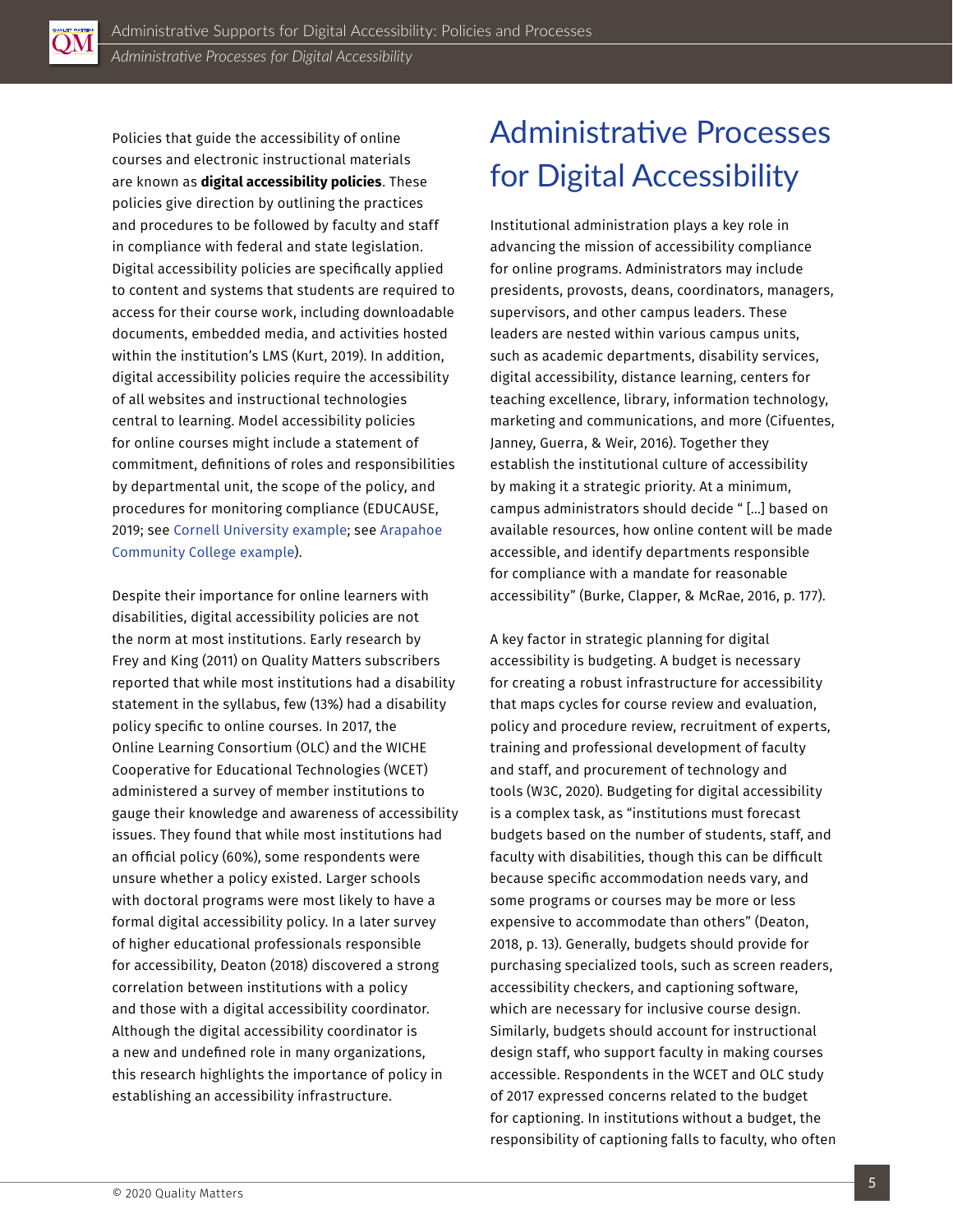<span id="page-5-0"></span>

lack the time and technical skills needed. Overall, research on budgets for creating digitally accessible materials is scarce. In 2010, Frey and King reported that 75% of responding QM institutions did not have a budget for creating accessible materials, which is a key component of accessible online program design.

Institutional administration also plays an important role in establishing a quality assurance process that prioritizes the accessibility of online course materials through regular review cycles. Auditing courses for accessibility involves verifying that media is accompanied by transcripts or captions, high contrast colors are used for text and images, alternative text is provided for images, and content can be navigated using a screen reader (Cifuentes, Janney, Guerra, & Weir, 2016). Common quality assurance rubrics from leading organizations of online learning, such as Quality Matters, the Online Learning Consortium, and the SUNY Course Quality Review also require compliance with digital accessibility benchmarks as part of best practice. The WCET and OLC (2017) study indicated that disability services officers, top administrators, and instructional designers most often oversee the review process. Frey and King (2011) found that half of responding QM institutions did not regularly review courses for digital accessibility compliance, pointing to the need for leadership to be involved not only in policy development but also policy implementation.

### Conceptual Framework

This study is grounded in multiple theoretical frameworks that address the importance of digitally accessible course materials. Perhaps the most well-recognized is Universal Design for Learning (UDL), a set of pedagogical principles used to design curriculum with the appropriate supports so that all students can learn (Robinson & Wizer, 2016). These principles coincide with the [Web Content Accessibility](https://www.w3.org/WAI/standards-guidelines/wcag/)  [Guidelines \(WCAG\)](https://www.w3.org/WAI/standards-guidelines/wcag/) and take into consideration simple and intuitive course design, flexibility in use, perceptible information and more. A closely related model, the Holistic Approach to E-Learning Accessibility (Kelly, Phillips, & Swift, 2004), weights

accessibility as an equal part of course design and delivery, along with learning outcomes, technology, infrastructure, and usability. Together these models emphasize the type of learner-centered and proactive course design that is a hallmark of QM's work in accessibility.

### Methodology

QM institutions represent a broad spectrum of institutions of higher education around the world. Data for the current study were drawn from a larger QM-sponsored research project on digital accessibility. This data subset focused on institutional policies and administrative processes that support the digital accessibility of online courses within institutions of higher education.

#### **Research Questions**

The following research questions were explored using a mixed-methods survey design:

- 1. What *institutional policies* (if any) are used by QM institutions to ensure that online or hybrid courses are accessible for students with disabilities?
- 2. What *administrative processes* (if any) are used by QM institutions to ensure that online or hybrid courses are accessible? (e.g., budgeting, defining roles and responsibilities)

#### **Procedure**

Survey participants were identified through a database of active QM Coordinators. One QM Coordinator per institution completed the survey on behalf of the institution. The survey instrument consisted of 30 qualitative and quantitative questions targeting five areas of digital accessibility: institutional policies, administrative processes, technology tools, course development practices, and professional development needs (see Appendix A). It was administered via Qualtrics, a web-based dissemination tool and took approximately 10-15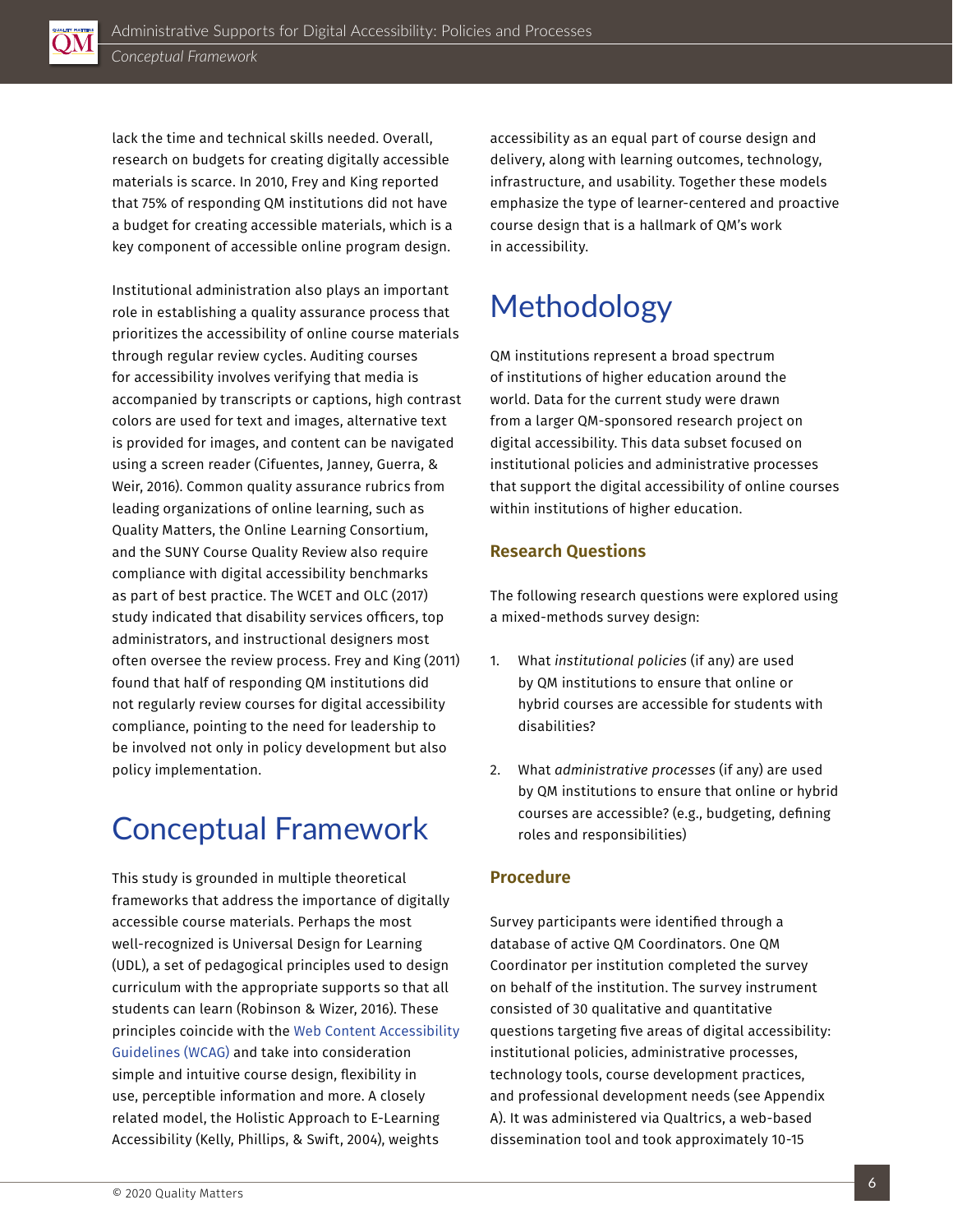<span id="page-6-0"></span>

minutes to complete. Regular reminder emails were sent through the listserv to encourage participation. Participation was entirely voluntary; participants could elect into a drawing for one of ten gift cards.

#### **Participants**

Survey participants were [Quality Matters \(QM\)](https://www.qualitymatters.org/glossary-of-qm-terms)  [Coordinators](https://www.qualitymatters.org/glossary-of-qm-terms), representing their institutions. The electronic survey was disseminated to 1,721 subscribing colleges and universities who were contacted through the QM database, yielding a response rate of 16%, or 273 respondents. After removing incomplete surveys, there were a total of 209 participants, most of whom were administrators and instructional designers. Faculty comprised a small group of respondents in addition to faculty developers, instructional technologists, disability specialists, and digital accessibility specialists (Figure 1).

#### **Figure 1**

*Breakdown by Participant Role*



The sample categorized institutions in various ways, by control, degree level, total enrollment, online enrollment, and number of online offerings. Two-year and four-year institutions were well represented, and nearly half of participating institutions were public, followed by private non-profit. Few trade or technical institutions and few private for-profit institutions responded to the survey (Figure 2).

#### **Figure 2**

*Breakdown by Institutional Control*



Institutions ranged in size from small colleges to large universities. Institutional enrollments were generally under 20,000 students. Most respondents were from institutions with fewer than 5,000 total students, followed by institutions with 10,000-20,000 students. Extremely large institutions were less common (Figure 3).

#### **Figure 3**

*Breakdown by Institutional Size*



Slightly over half of the responding institutions had less than 3000 online students, while only 10% indicated more than 11,000 online enrollments. In addition, most institutions (62%) offered less than 400 online courses, while few institutions (9%) offered more than 800 online courses.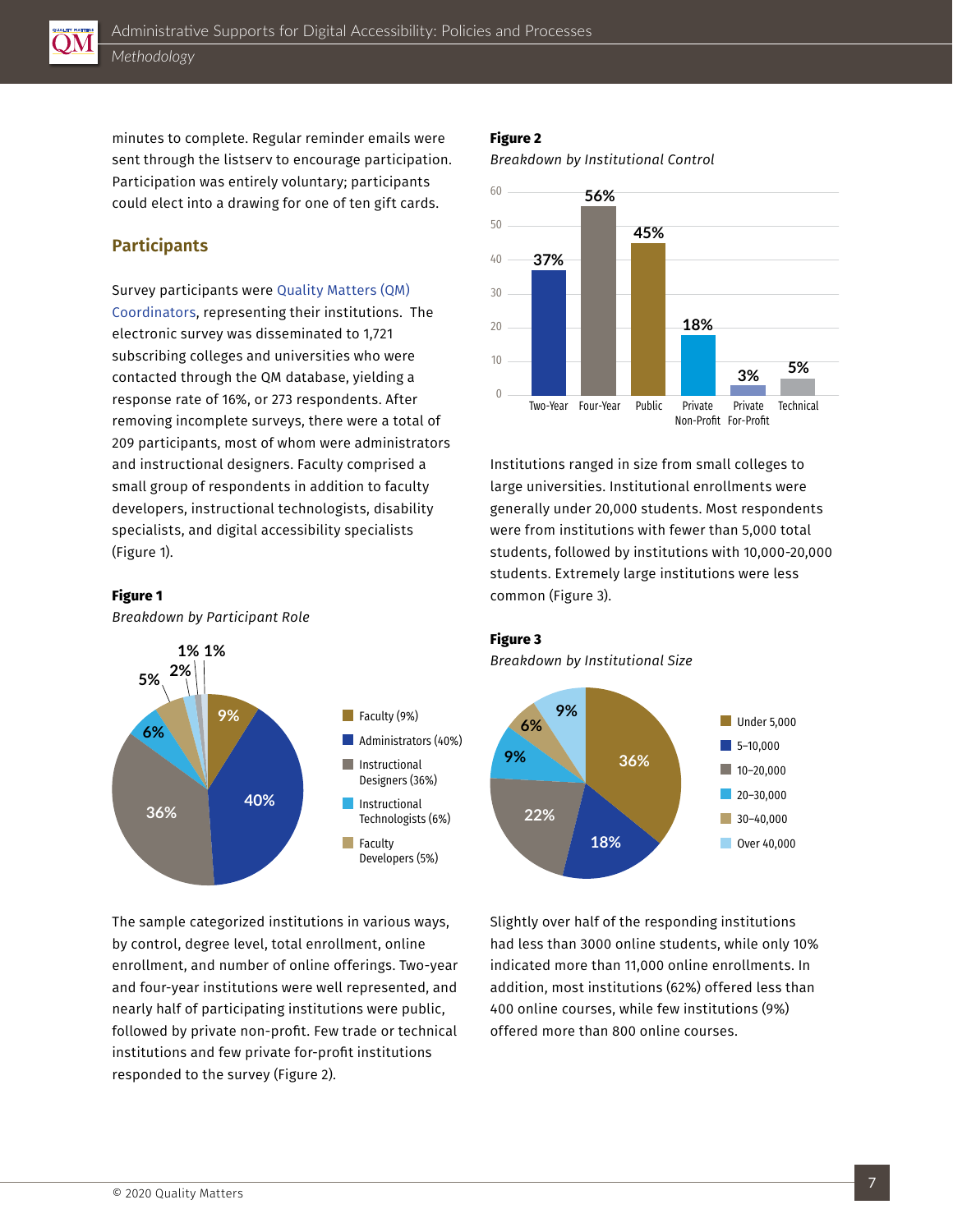<span id="page-7-0"></span>

#### **Data Analysis**

Deidentified survey data was exported from Qualtrics into SPSS statistical analysis software (version 26). All incomplete surveys were removed from the dataset. Questions with multiple select options were recoded using dummy codes (UCLA Institute for Digital Research and Education, 2020). Afterward frequency distributions and descriptive statistics were calculated for all quantitative questions and visualizations were generated. When appropriate, Chi-square analyses (Onchiri, 2013) with cross-tabulations were performed to examine relationships among institutional demographics and participant responses.

Qualitative, text-based questions were coded using a combination of inductive (open) and deductive (pre-structured) techniques (Jansen, 2010). Both researchers coded the data independently, then compared their results to reconcile discrepancies and generate a final codebook.

### Results & Discussion

Results are organized by two research questions dealing with administrative policies and processes. Due to the growing number of online courses and the diverse student population, administrators are increasingly responsible for creating a culture that promotes inclusiveness in online learning.

#### **What institutional policies (if any) are used by QM institutions to ensure that online or hybrid courses are accessible for students with disabilities?**

Digital accessibility policies are the cornerstone of designing inclusive online course materials. They provide a framework of technical standards guidelines for technology procurement, course review cycles, compliance, and consequences for non-compliance (National Center on Disability and Access to Education, 2020). More importantly, a digital accessibility policy showcases an institution's commitment and prioritization to serve all learners, regardless of ability. Overwhelmingly, QM survey

participants (92%) reported that their online students were made aware of the disability services and resources available to them. According to Frey and King's (2011) survey, the most common location for such policy information is the course syllabus. As early as 2008, the syllabus was considered " a legal document, full of all manner of exhortations, proscriptions, and enunciations of class and institutional policy" (Wasley, 2008, p. 1). QM Specific Review Standard 7.2 also confirms that accessibility policies are clearly stated within the course or an institutional portal for student reference.

Moreover, survey results regarding the digital accessibility of online course materials indicated a balanced distribution of institutions operating with (48%) and without (43%) a formal policy (Figure 4). Of institutions without a policy, nearly 16% had a draft policy. This marks a substantial increase over a 10-year period from Frey and King's (2011) initial benchmarking study, where 13% of QM institutions reported having a digital accessibility policy. The findings align with the WCET/OLC (2017) survey results, where 60% of member institutions reported having a formal policy in place. These results can be attributed to the heightened awareness about digital accessibility as well as to advances in technology that facilitate the creation of accessible online materials (KulKarni, 2019).

#### **Figure 4**

*Institutions with a Digital Accessibility Policy*



Chi-square tests for association were conducted between having a policy and institutional demographics. The control, degree level, and total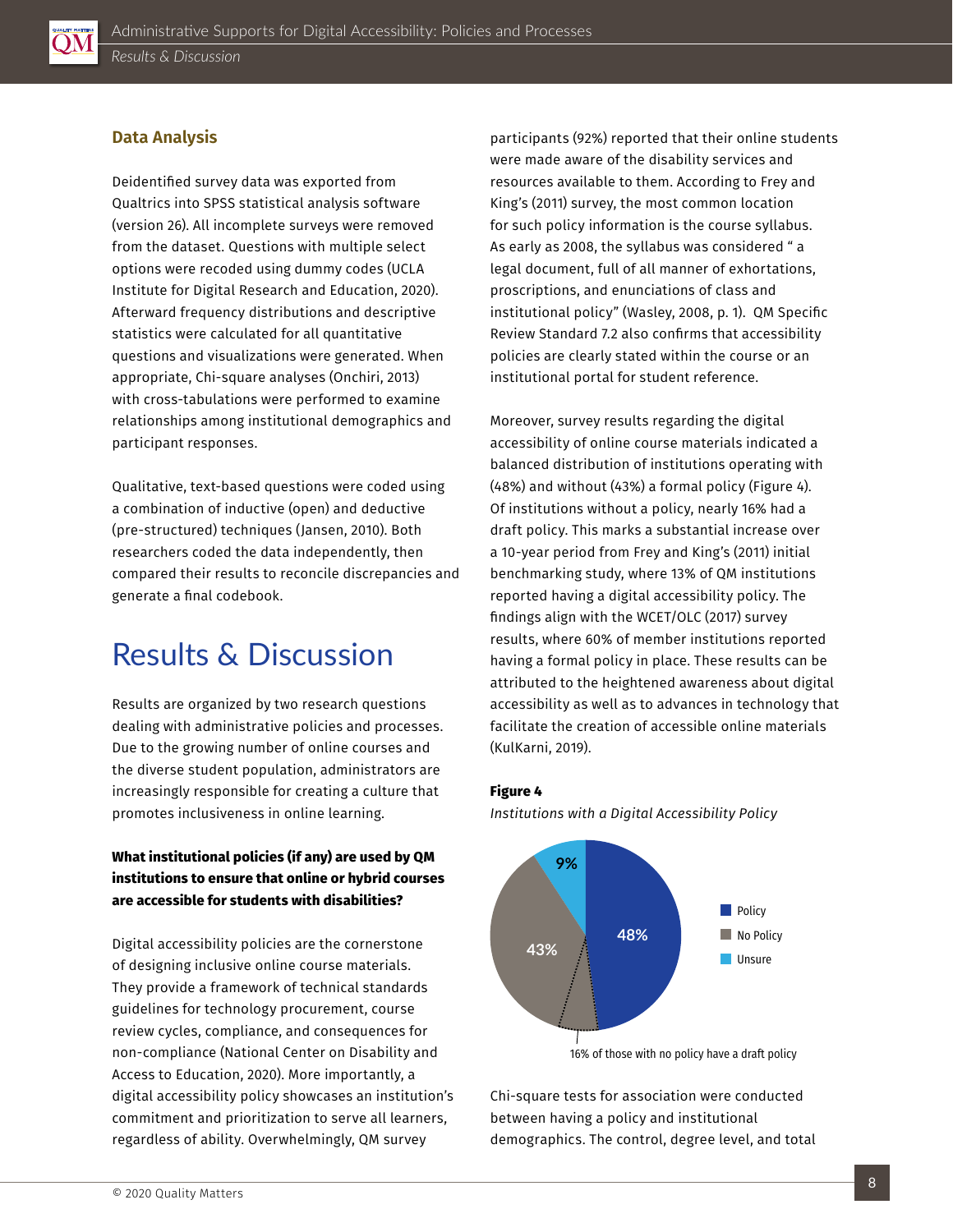

enrollment of an institution had no bearing on whether or not an institutional policy was present. However, there was a statistically significant association between the number of online courses and the presence of an institutional digital accessibility policy, χ2 (5)=13.31, p=.021; institutions with a greater number of online courses were more likely to have a policy. Similarly, there was a positive association between having a digital accessibility policy and the number of online students enrolled at the institution, χ2 (7)=18.57, p=.010. Specifically, institutions with more online student enrollments were more likely to have a policy. These results reflect prior research on the relationship between both web and digital accessibility policies and an institution's size. In particular, Thompson et al., (2013) noted that doctoral-granting institutions were more likely to operate with a web accessibility policy than Master's colleges and universities. Similarly, the WCET/OLC (2017) study also indicated that doctorallevel institutions with more than 20,000 students enrolled typically had a digital accessibility policy in place. Research by Seaman, Allen, and Seaman (2018) confirms that these large, doctoral-granting institutions comprise the majority of online education enrollments. In sum, an institution's online presence regarding the number of online offerings and students plays a role in whether or not it has a formal policy for digital accessibility.

Policy findings were consistent with the level of priority placed on accessibility reported by the institutions. Specifically, 46% of institutions indicated that accessibility was a high priority, while the remaining institutions were evenly split between medium and low levels of priority, 25% each. Further, a Chi-square test for association was performed between institutional priority and having a policy. The test yielded a very strong, statistically significant association between these two variables, χ2 (3)=18.807, p=.000, such that those institutions who made accessibility a higher priority were more likely to have a digital accessibility policy. Notably, few institutions monitored compliance with their digital accessibility policy, 24.4%.

#### **What administrative processes (if any) are used by QM institutions to ensure that online or hybrid courses are accessible?**

Guaranteeing the accessibility of courses is the responsibility of all institutional stakeholders (Daniels-Bacchus, 2018). University administration can procure and allocate resources for making digital course materials accessible through a dedicated budget. They may also oversee processes for routinely evaluating course materials to ensure accessibility and compliance with internal policies and legal guidelines.

Survey results indicated that 27% of QM institutions had a budget dedicated to the creation of accessible online course materials (Figure 5). These findings are similar to those obtained by Frey and King (2011), where 25% of QM institutions reported a budget allocated for digital accessibility. This is somewhat surprising given the advancements in technology and increased online enrollments over a 10-year time period. Research further indicates that in 2019, 48% of 4-year institutions and 41% of 2-year institutions increased their budgets for online learning (Bastrikin, 2020); however, it is unclear if these funds were allocated toward digital accessibility efforts. Through a Chi-square test for association results of the present study also indicated that institutions with a greater number of online courses were much more likely to report having a budget, χ2 (10)=22.671, p=.012. This may be attributed to the need for a more robust online learning infrastructure at institutions with more online course offerings. In these cases, a centralized office for online learning is needed to manage the development and oversight of online education, often requiring a budget for specialized personnel such as instructional designers and digital accessibility coordinators.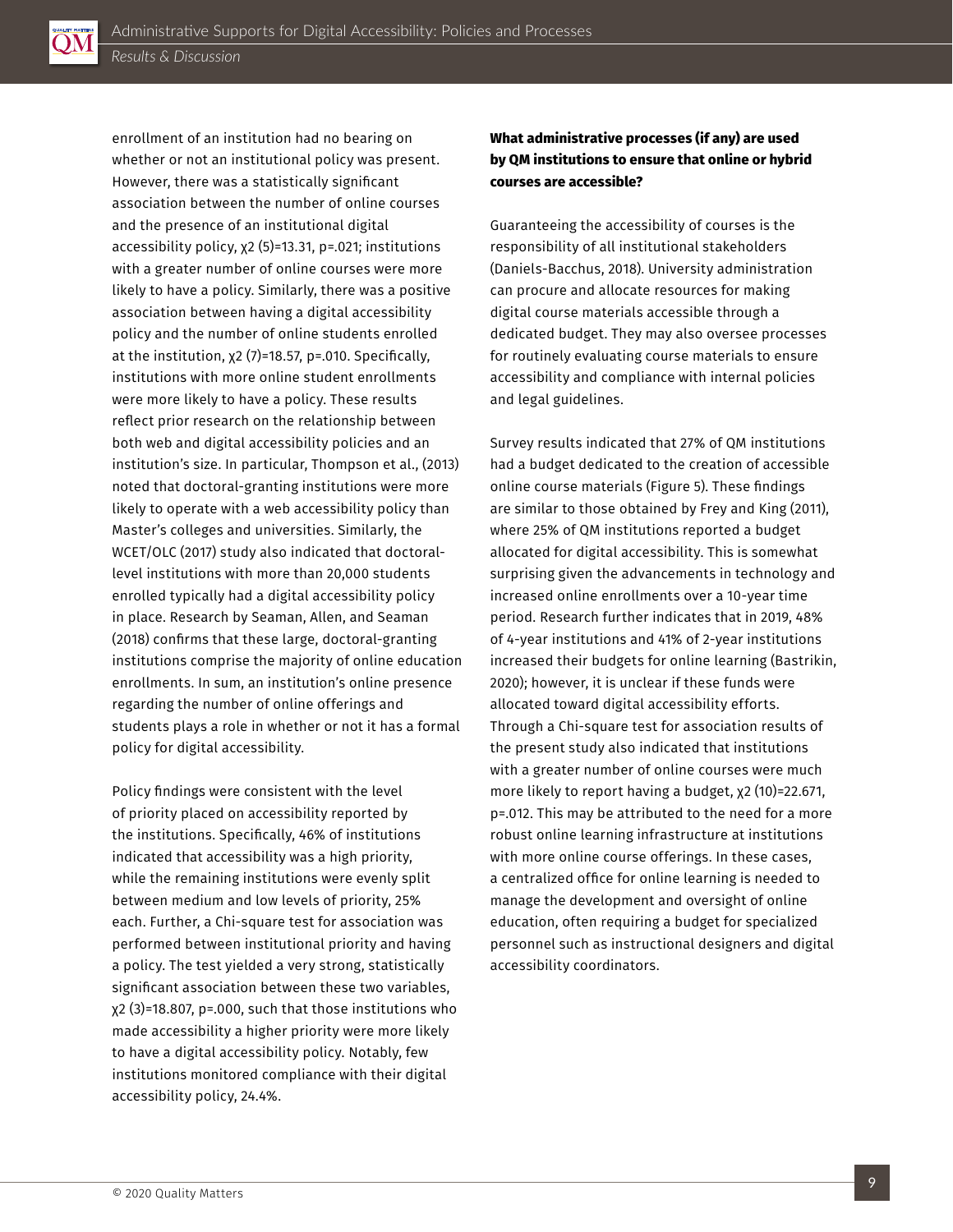

#### **Figure 5**

*Institutions with a Budget for Digital Accessibility* 



Overall, institutional responsibility for reviewing courses to ensure the accessibility of materials was evenly distributed among instructional designers and faculty members (Figure 6). This finding is consistent with the OLC/WCET (2017) accessibility study, where smaller institutions, like those in this QM sample, situated the instructional designer as a key overseer of digital accessibility efforts. QM peer reviewers also examined course materials for compliance with accessibility guidelines. Some respondents indicated that faculty developers and disability services specialists assisted in the review process at their institutions. Online Program Management (OPM) providers were also mentioned as course reviewers.

#### **Figure 6**



*Responsibility for Reviewing Courses*

Institutions varied in their course review cycles for identifying barriers to accessibility. Results were evenly split between two extremes; 44.5% of institutions reported frequent review cycles of every 1-3 years, while 44.5% reported no review cycle. For the QM course certification program, course reviews are recommended every 3-5 years. Thus, it was somewhat surprising to find institutions with no designated review cycle in this sample. Chi-square analyses indicated that 2-year institutions were more likely to review courses than 4-year institutions, χ2 (4)=9.898, p=.042. Few institutions reviewed courses to ensure mobile accessibility (26.3%).

At the responding institutions, barriers to accessibility that emerged during the course review cycle were addressed by multiple stakeholders, most commonly the Office of Disability Services and the Distance Education Center (Figure 7). In comparison, the OLC/WCET (2017) respondents (instructional designers, digital learning administrators, faculty, and disability service officers) also recognized the Office of Disability Services as the primary stakeholder in addressing accessibility matters (> 50%). In the present QM study, individual academic departments or schools or the Teaching and Learning Centers enforced accessibility compliance. Overall, most institutions had a mechanism in place for monitoring or addressing accessibility concerns, which is a positive finding.

#### **Figure 7**

*Responsibility for Addressing Accessibility Matters*



© 2020 Quality Matters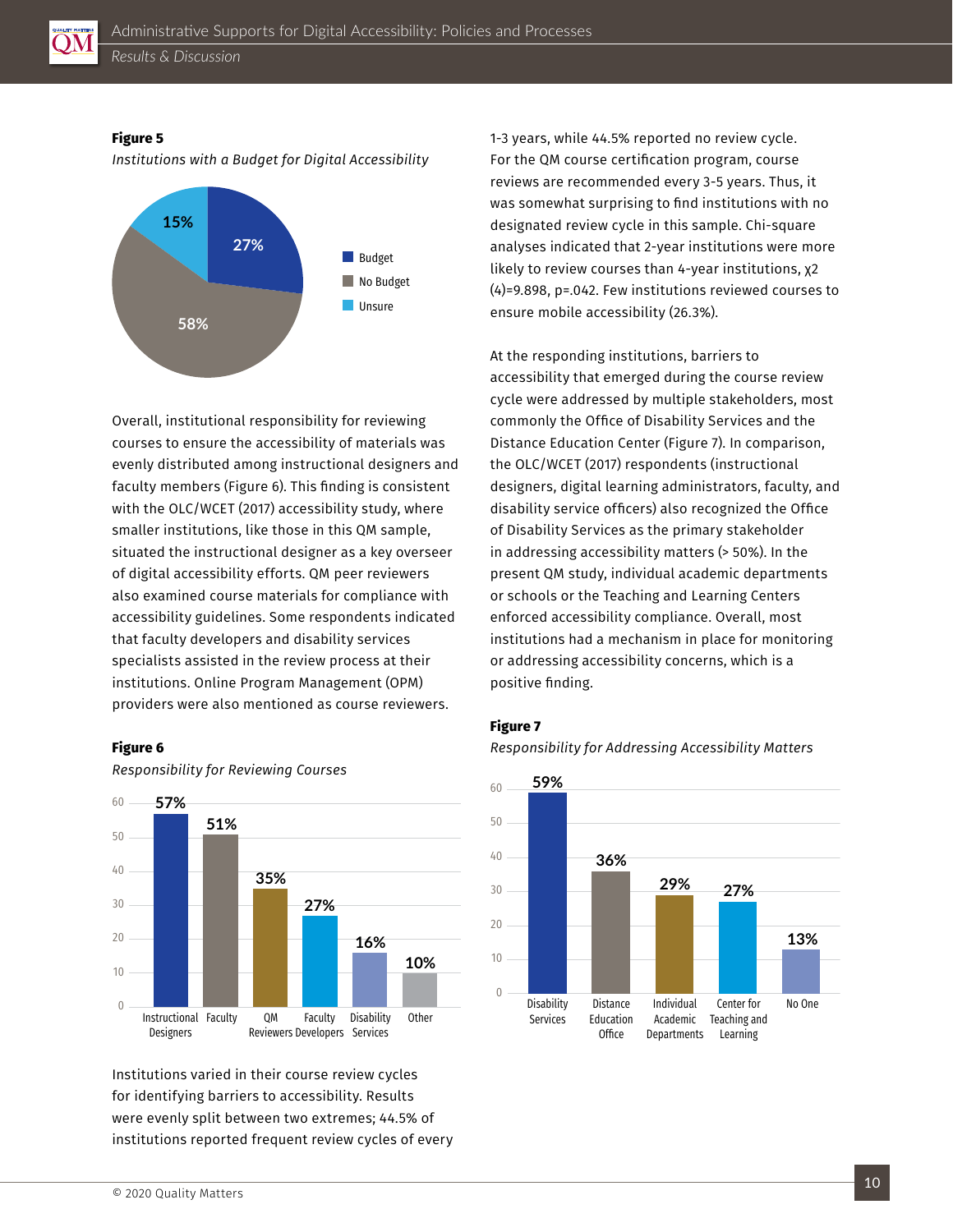### <span id="page-10-0"></span>**Conclusion**

In this 2020 study, QM member institutions were surveyed regarding their digital accessibility policies and administrative processes for supporting online courses and programs. Results indicated that although QM institutions do recognize accessibility as a priority, many continue to lack a formal policy and mechanisms for evaluating policy compliance. In the face of growing online student enrollments, institutions are urged to take a proactive stance toward policy development by enhancing existing digital accessibility policies or developing new policies to guide praxis. Most participating institutions in this study reported no budget for creating digitally accessible materials for online courses and programs. The Disability Services Office played a key role in addressing accessibility barriers at QM institutions, while instructional designers and faculty members were often responsible for conducting course reviews to identify potential barriers to student access. Findings further indicated the need for institutions to establish a frequent review cadence to maintain and continuously improve upon online courses for a diverse student population. Implications of this research extend to various higher education stakeholders, including, but not limited to, administrators, instructional support staff, and faculty.

*Administrators* can lead accessibility initiatives by creating a campus-wide digital accessibility policy that can be applied to online instructional materials. This is part of developing a culture of accessibility that includes all university partners. Ideally, policies should comprehensively define the roles and responsibilities of faculty members, instructional support staff, students, and administrators. Institutional leaders can convene committees to evaluate existing digital accessibility policies to identify gaps and areas for improvement. They can also guide their institutions in establishing processes for routinely assessing compliance with the policy. Campus administrators are typically responsible for allocating resources, human and fiscal, to achieve the goal of inclusive courses and programs. Possible needs might include budgeting for closed captioning

of multimedia resources, or the hiring of specialized personnel, such as a digital accessibility coordinator. Finally, leaders can organize events that elevate the significance of digital accessibility on campus for students, faculty, and staff. Events might include job fairs, technical trainings, and professional conferences or memberships. It is further recommended that academic administrators model digital accessibility best practices that cascade through the institution.

*Instructional support staff* working closely with online courses and programs are well positioned to build awareness for digital accessibility. Instructional designers, in particular, might be included on task forces or committees that shape policy and practices associated with digital accessibility. Since instructional designers are experienced in course development practices that ensure digital accessibility, such as captioning, document design, alternative text, color contrasts, and more, they can train faculty and staff on these topics. They can also establish frequent course review cycles guided by a rubric to efficiently identify barriers to accessibility. Finally, instructional designers might partner with faculty to proactively design new course materials and retrofit existing course materials to maximize their accessibility.

Although *faculty* were a small subgroup of respondents in this QM study, they actively participated in the course review process to identify accessibility barriers in their instructional materials. Faculty members can strive toward greater digital accessibility by developing knowledge and skills through training. In addition, faculty have direct contact with students and can ensure that they have access to appropriate institutional offices, services, and policies to support their needs. Finally, faculty members can maintain frequent communication with disability services specialists to enrich their understanding of accommodations and inaccessible course materials.

In conclusion, future research is needed to explore change over time, as institutions continue to update and create digital accessibility policies and examine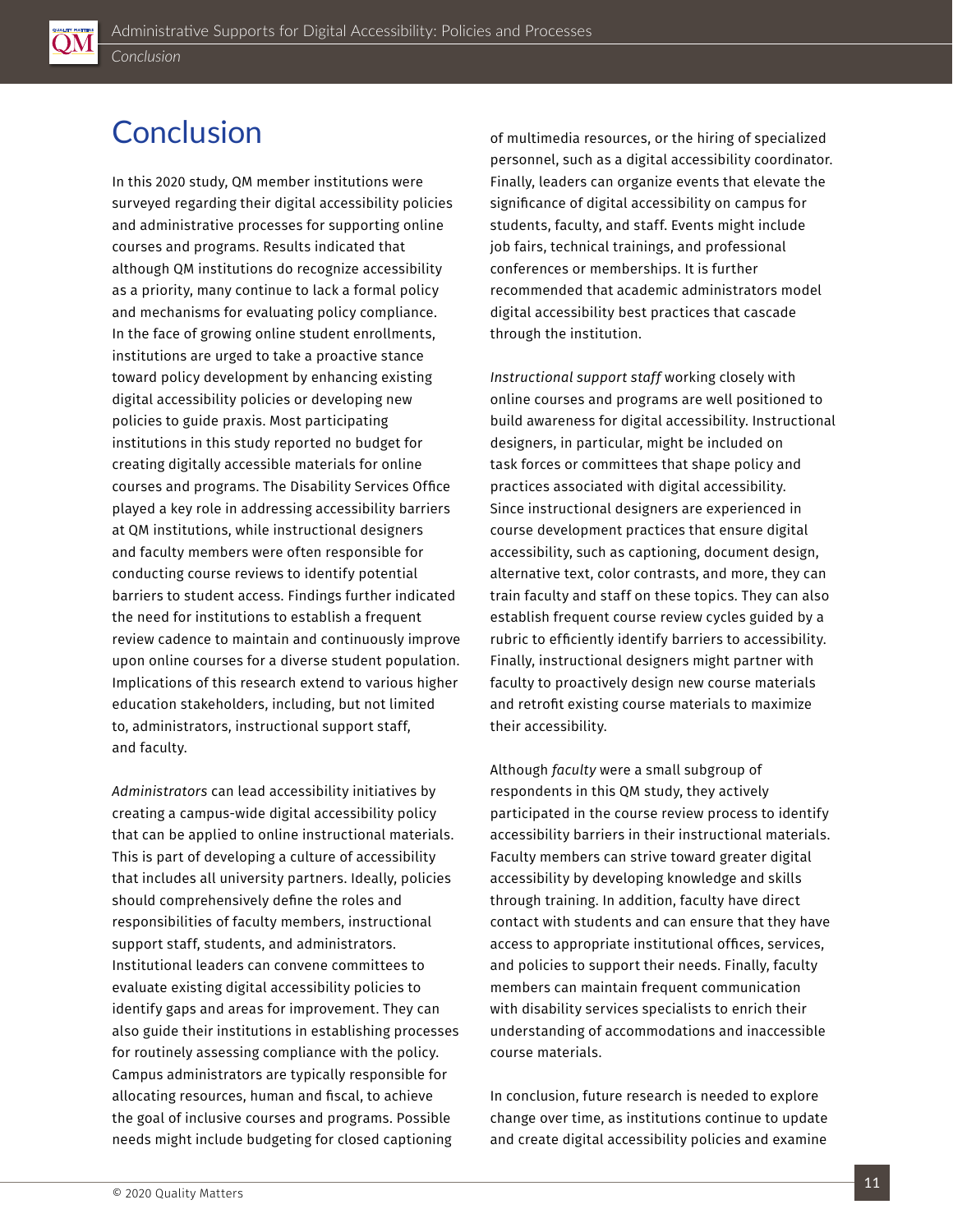<span id="page-11-0"></span>

how policy may drive administrative processes and hiring decisions. Aligning with Quality Matters' guiding principle of continuous improvement, digital accessibility benchmarking research should follow a replication cycle of 5-10 years to capture advancements in technologies and practices. Of particular concern is the limited research regarding budgets for the creation of digitally accessible

materials in online courses and programs. A budgeting forum could be created to facilitate the exchange of information related to how decisions are made, and resources are allocated. Additional studies might explore the emerging role of the digital accessibility coordinator and OPMs applying the QM framework.

### References

Bastrikin, A. (2020, April). Online education statistics. *Educationdata.org*. Retrieved from [https://educationdata.](https://educationdata.org/online-education-statistics/) [org/online-education-statistics/](https://educationdata.org/online-education-statistics/)

Bradbard, D. A., Peters, C., & Caneva, Y. (2010). Web accessibility policies at land-grant universities. *The Internet and Higher Education*, 13(4), 258-266.

Burke, D. D., Clapper, D., & McRae, D. (2016). Accessible online instruction for students with disabilities: Federal imperatives and the challenge of compliance. *Journal of Law and Education, 45,* 135.

Centers for Disease Control and Prevention. (2020). Disability impacts all of us. [https://www.cdc.gov/ncbddd/](https://www.cdc.gov/ncbddd/disabilityandhealth/infographic-disability-impacts-all.html) [disabilityandhealth/infographic-disability-impacts-all.html](https://www.cdc.gov/ncbddd/disabilityandhealth/infographic-disability-impacts-all.html)

Cifuentes, L., Janney, A., Guerra, L., & Weir, J. (2016). A working model for complying with accessibility guidelines for online learning. *TechTrends, 60*(6), 557-564.

Coy, K., Marino, M. T., & Serianni, B. (2014). Using universal design for learning in synchronous online instruction. *Journal of Special Education Technology, 29*(1), 63-74.

Daniels-Bacchus, G. (2018). Ensuring accessibility is everyone's responsibility. *Community College Journal, 88*(4), 31-31.

EDUCAUSE. (2019). 7 things you should know about accessibility. Retrieved from [https://library.educause.edu/-/](https://library.educause.edu/-/media/files/library/2019/2/eli7165.pdf) [media/files/library/2019/2/eli7165.pdf](https://library.educause.edu/-/media/files/library/2019/2/eli7165.pdf)

Frey, B. A., & King, D. K. (2011). Quality Matters [TM] accessibility survey: Institutional practices and policies for online courses.

Gierdowski, D. C., & Galanek. J. D. (2020, May). *ECAR Study of the technology needs of students with disabilities*. Louisville, CO: ECAR.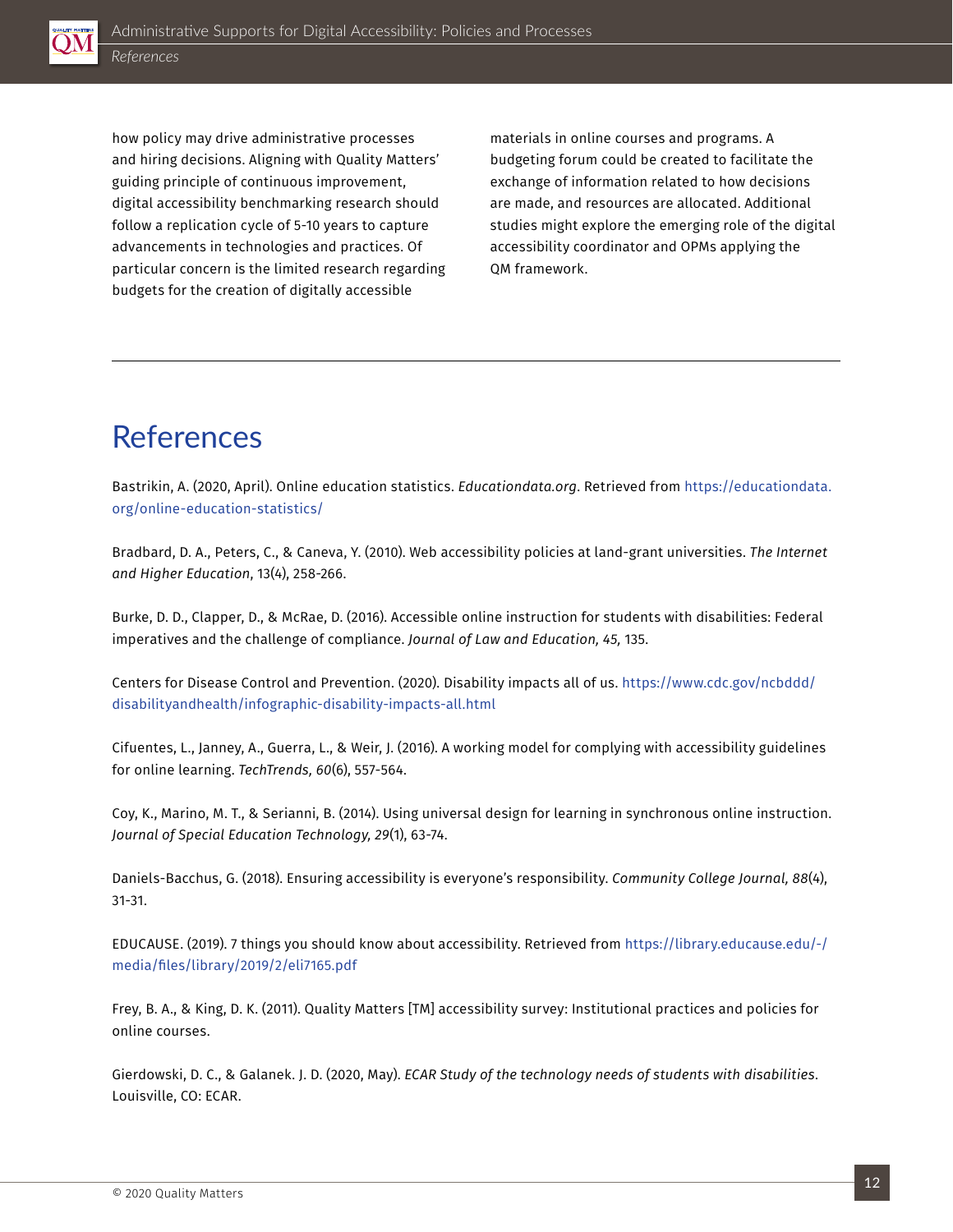

Jansen, H. (2010). The logic of qualitative survey research and its position in the field of social research methods. In *Forum Qualitative Sozialforschung/Forum: Qualitative Social Research 11*(2).

Kelly, B., Phipps, L., & Swift, E. (2004). Developing a holistic approach for e-learning accessibility. *Canadian Journal of Learning and Technology/La revue canadienne de l'apprentissage et de la technologie, 30*(3).

Kulkarni, M. (2019). Digital accessibility: Challenges and opportunities. *IIMB Management Review, 31*(1), 91-98.

Kurt, S. (2019). Moving toward a universally accessible web: Web accessibility and education. *Assistive Technology, 31*(4), 199-208.

Linder, K. E., Fontaine-Rainen, D. L., & Behling, K. (2015). Whose job is it? Key challenges and future directions for online accessibility in US Institutions of Higher Education. *Open Learning: The Journal of Open, Distance and e-Learning, 30*(1), 21-34.

Mankoff, J., Fait, H., & Tran, T. (2005). Is your web page accessible? A comparative study of methods for assessing web page accessibility for the blind. *Chi, Proc. of the SIGCHI conference on Human factors in computing systems*, pp. 41 -50. ACM, New York: April 2–7, 2005.

McKenzie, L. (2019, April 8). Legal battle over captioning continues. *Inside Higher Ed.*

Mike, D., & Harrington, M. (2013, March). Retrofitting an online graduate course for ADA compliance: the case for universal design for learning. In *Society for Information Technology & Teacher Education International Conference* (pp. 789-794). Association for the Advancement of Computing in Education (AACE).

National Federation of the Blind. (2020). Higher Education Accessibility Online Resource Center. Retrieved July 1, 2020 from <https://www.nfb.org>

National Center on Disability and Access to Education (2020). *Writing a solid web accessibility policy: Cornell gets it right.* Retrieved from<http://ncdae.org/resources/tips/cornell.php>

Online Learning Consortium (OLC) and WICHE Cooperative for Educational Technologies (WCET). (2019, April). Accessibility survey of OLC and WCET members. Retrieved from [https://wcet.wiche.edu/initiatives/research/](https://wcet.wiche.edu/initiatives/research/accessibility-survey-olc-wcet-2019) [accessibility-survey-olc-wcet-2019](https://wcet.wiche.edu/initiatives/research/accessibility-survey-olc-wcet-2019)

Onchiri, S. (2013). Conceptual model on application of chi-square test in education and social sciences. *Global Journal of Art and Social Science Education, 1*(1), 16-26.

Roberts, J. B., Crittenden, L. A., & Crittenden, J. C. (2011). Students with disabilities and online learning: A crossinstitutional study of perceived satisfaction with accessibility compliance and services. *The Internet and Higher Education, 14*(4), 242-250.

Robinson, D. E., & Wizer, D. R. (2016). Universal Design for Learning and the Quality Matters guidelines for the design and implementation of online learning events. *International Journal of Technology in Teaching and Learning, 12*(1), 17-32.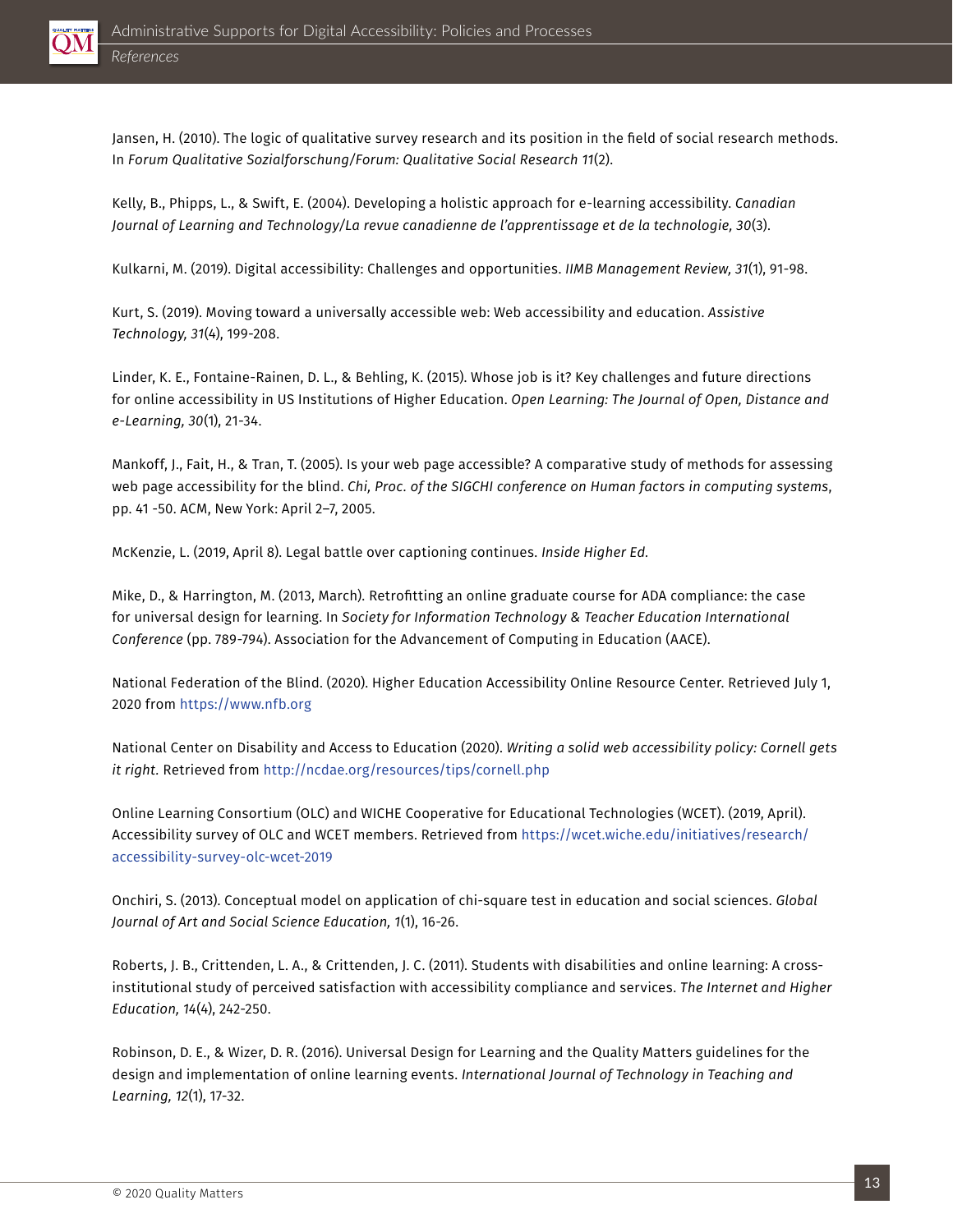

Rowland, C., Whiting, J., & Smith, J. (2015). What do you need to create and maintain web accessibility? *Accessible Instructional Design, 4*, 13-45.

Seaman, J. E., Allen, I. E., & Seaman, J. (2018). Grade Increase: Tracking distance education in the United States. *Babson Survey Research Group.*

Stevens, C., Schneider, E., & Bederman-Miller, P. (2018). Identifying faculty perceptions of awareness and preparedness relating to ADA compliance at a small, private college in NE PA. *American Journal of Business Education, 11*(2), 27-40.

Szpaller, K. (2012). Disabled UM students file complaint over inaccessible online courses. *Missoulian*.

Thompson, T., Comden, D., Ferguson, S., Burgstahler, S., & Moore, E. J. (2013). Seeking predictors of web accessibility in US higher education institutions. *Information Technology and Disabilities, 13*(1), 18.

UCLA Institute for Digital Research and Education: Statistical Consulting, (2020). Coding Systems for Categorical Variables in Regression Analysis. Retrieved from [https://stats.idre.ucla.edu/spss/faq/coding-systems-for](https://stats.idre.ucla.edu/spss/faq/coding-systems-for-categorical-variables-in-regression-analysis/)[categorical-variables-in-regression-analysis/](https://stats.idre.ucla.edu/spss/faq/coding-systems-for-categorical-variables-in-regression-analysis/)

U.S. Department of Education National Center for Education Statistics (2018). Web tables: Characteristics and outcomes of undergraduates with disabilities. Retrieved from <https://nces.ed.gov/pubs2018/2018432.pdf>

U.S. Government Accountability Office (2009). Higher Education and Disability: Education Needs a Coordinated Approach to Improve Its Assistance to Schools in Supporting Students. Retrieved from [https://www.gao.gov/](https://www.gao.gov/products/GAO-10-33) [products/GAO-10-33](https://www.gao.gov/products/GAO-10-33)

Verdinelli, S. & Kutner, D. (2016). Persistence factors among online graduate students with disabilities. *Journal of Diversity in Higher Education, 9*(4), 353-368.

Wasley, P. (2008). The syllabus becomes a repository of legalese. *The Chronicle of Higher Education, 54*(27), A1.

World Health Organization. (2011). World Report on Disability. Retrieved from [https://www.who.int/disabilities/](https://www.who.int/disabilities/world_report/2011/report.pdf?ua=1) [world\\_report/2011/report.pdf?ua=1](https://www.who.int/disabilities/world_report/2011/report.pdf?ua=1)

Wynants, S. A., & Dennis, J. M. (2017). Embracing Diversity and Accessibility: A Mixed Methods Study of the Impact of an Online Disability Awareness Program. *Journal of Postsecondary Education and Disability, 30*(1), 33-48.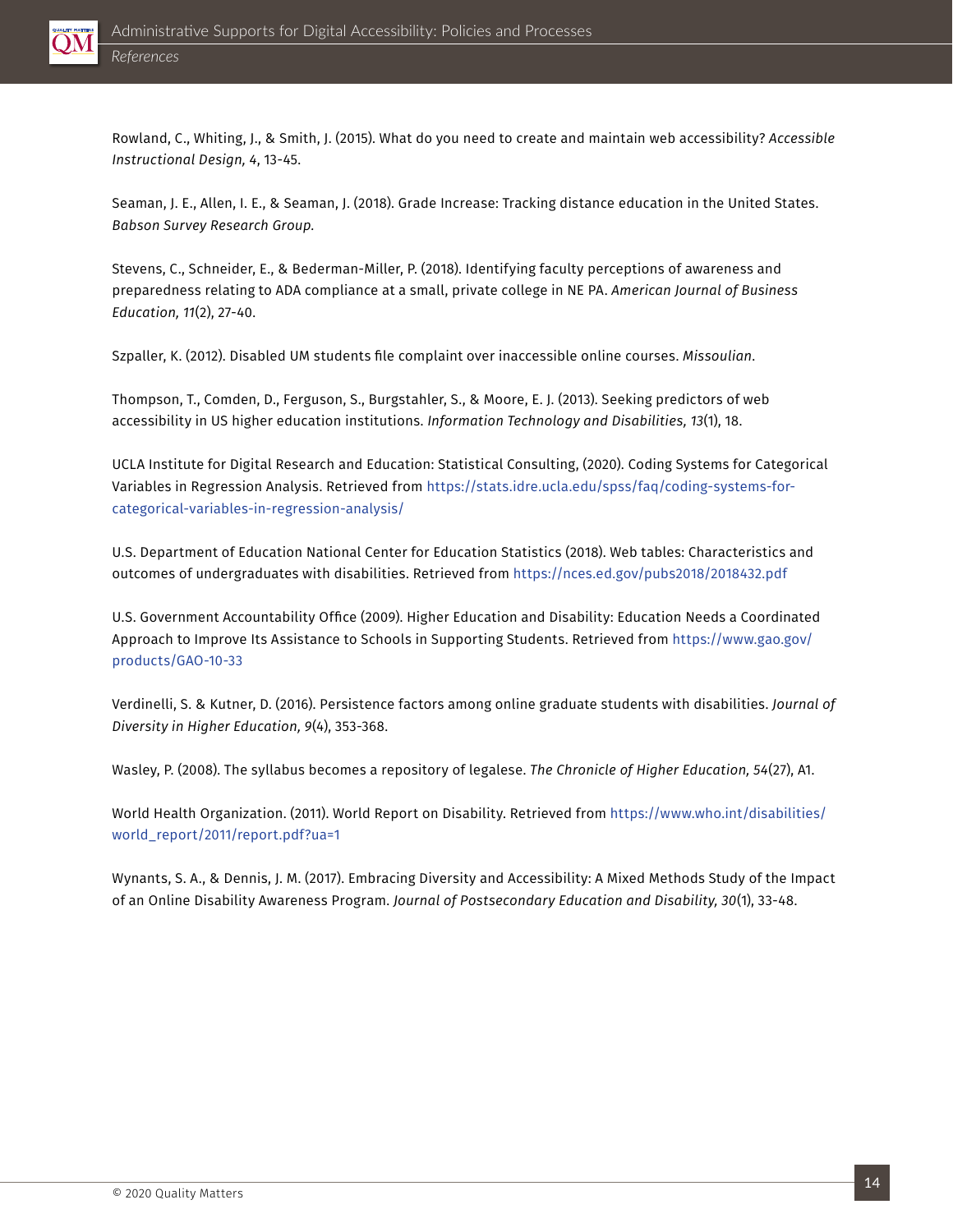<span id="page-14-0"></span>

### Appendix A: Survey Instrument

#### **Q1 What is your primary role at your institution?**

*Note:* For the purposes of this survey, "primary" refers to the institution/professional role that accounts for more than 50% of your employment. Faculty Instructional technologist Administrator (Dean, Director) Disability service specialist Faculty developer Instructional designer Digital Accessibility Specialist/Coordinator Other, please specify

#### **Q2 Which of the following best describes your institution? Select all that apply.**

Two-year Four-year Technical or trade school Public Private, non-profit Private, for-profit

#### **Q3 What is the overall student enrollment at your institution?**

Under 5,000 5,001 to 10,000 10,001 to 20,000 20,001 to 30,000 30,001 to 40,000 Over 40,000 Unsure

#### **Q4 How many online courses are offered at your institution?**

Less than 200 courses 201 - 400 courses 401 - 600 courses 601 - 800 courses More than 800 courses Unsure

#### **Q5 Approximately how many students at your institution are enrolled in online courses?**

Less than 1,000 1,001-3,000 3,001-5,000 5,001-7,000 7,001-9,000 9,001-11,000 More than 11,000 Unsure

#### **Q6 Does your institution have a formal policy that addresses digital accessibility?**

*Note:* "Digital accessibility" is the ability of electronic materials (ex.; audio, video, documents, images) to be easily navigated and understood by all students, including those with disabilities. This definition will apply throughout the survey. Yes No

Unsure

#### **Q7 Has a digital accessibility policy or similar guidelines been drafted at your institution?** Yes

No Unsure

#### **Q8 Is compliance with the digital accessibility policy evaluated?** Yes No

Unsure

### **Q9 Are online students made aware of disability services or resources (in an orientation, course syllabus, etc.)?**

Yes No

Unsure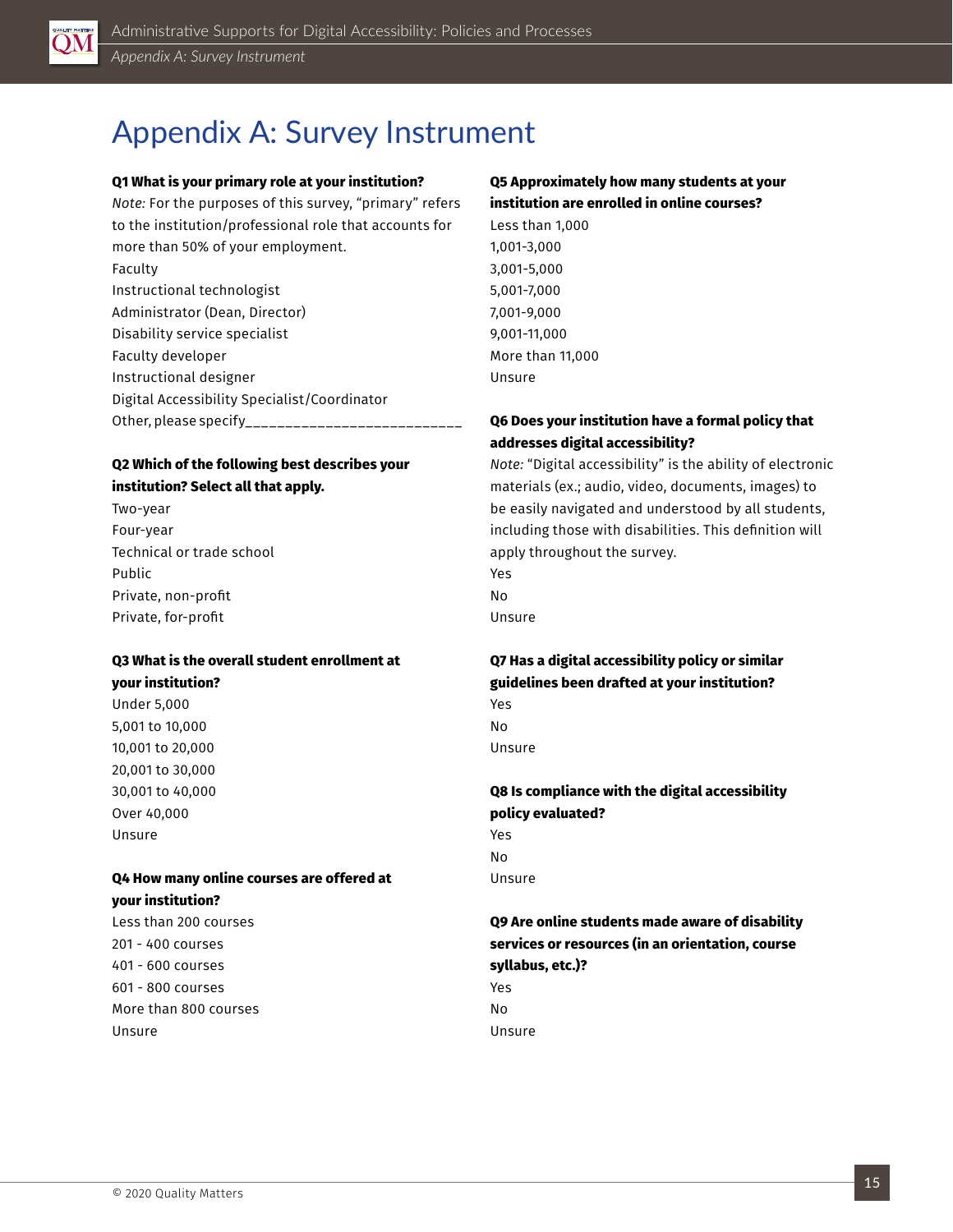

#### **Q10 Which office/s are responsible for enforcing digital accessibility issues in online courses? [select all that apply]**

| Disability Services                                  |
|------------------------------------------------------|
| Teaching and Learning Center                         |
| <b>Distance Education Center</b>                     |
| Individual academic departments, schools or colleges |
| Office of Diversity and Inclusion                    |
| None                                                 |
| Unsure                                               |
| Other, please specify                                |

#### **Q11 How frequently does your institution review courses for digital accessibility?**

Never Every year Every 2-3 years Every 4-5 years Every 6+ years

#### **Q12 What is your institution's level of priority for making courses digitally accessible for students with disabilities?**

High Medium Low Nonexistent

#### **Q13 Who is responsible for reviewing online courses for digital accessibility [select all that apply]?**

Faculty Faculty developer Instructional designer Instructional technologist Administrator Production team Quality Matters Reviewers Quality Assurance Specialist Disability Services Specialist Digital Accessibility Specialist/Coordinator Web developers Unsure Other, please specify\_\_\_\_\_\_\_\_\_\_\_\_\_\_\_\_\_\_\_\_\_\_\_\_\_\_\_

#### **Q14 Does your institution have a budget for creating digitally accessible course materials?**

| Yes    |  |
|--------|--|
| No     |  |
| Unsure |  |

**Q15 Which technologies have you used to** *create* **accessible online course materials?**

**Q16 Which technologies have you used to** *check* **the accessibility of online course materials?**

#### **Q17 Are accessibility statements provided for vendor or third-party technologies?**

Yes No Unsure

#### **Q18 Are online course materials reviewed for mobile accessibility?**

Yes No Unsure

#### **Q19 How frequently are online audio or video components accompanied by transcripts?**

Always Often Sometimes Rarely Never

#### **Q20 How frequently is online video closed captioned?**

Always Often Sometimes Rarely Never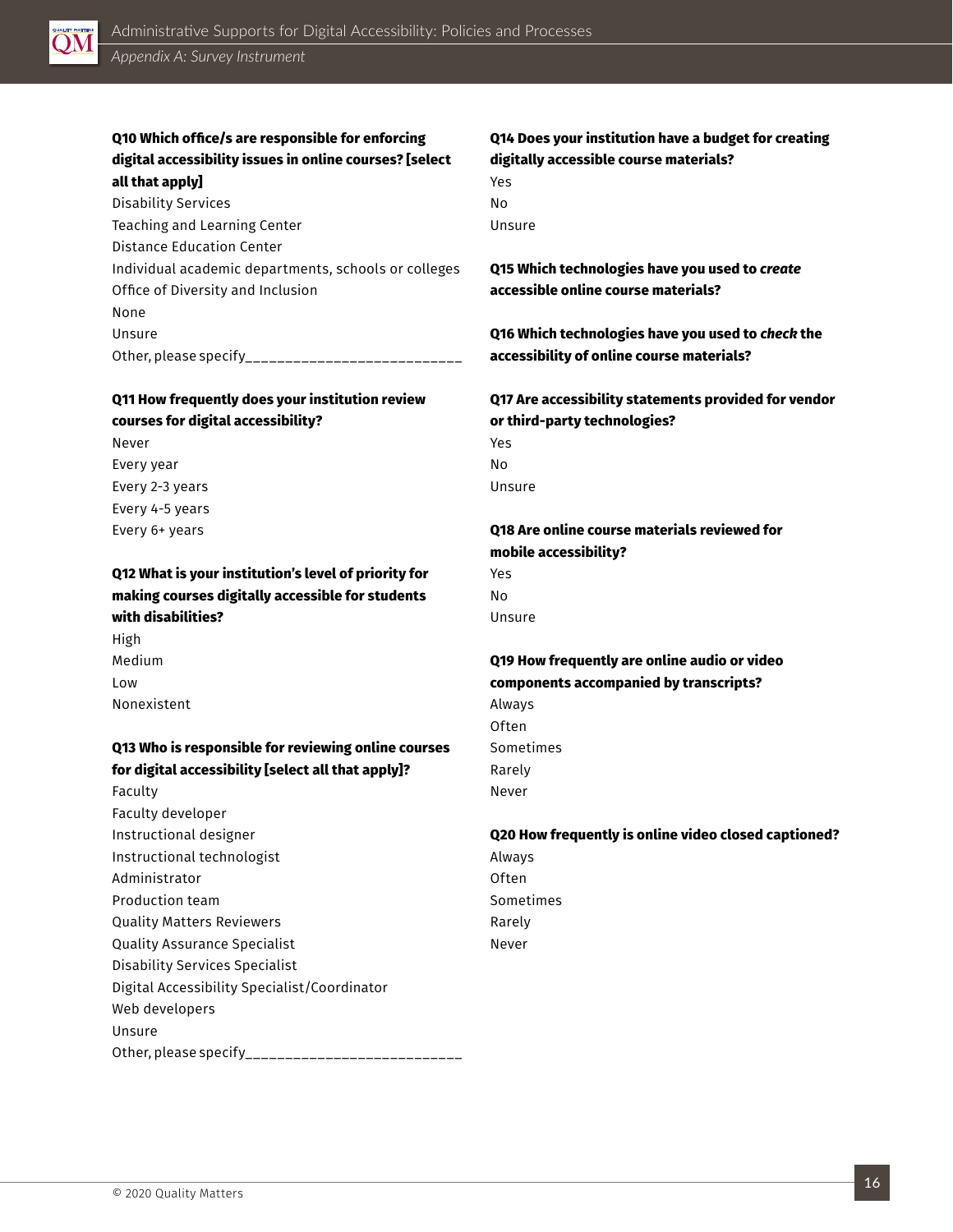

#### **Q21 How is closed captioning created at your institution? Select all that apply.**

By faculty developer By instructional designer By student worker By third party, fee-based service Auto-generated by software By faculty member By disability services office By multimedia specialist Courses used are already closed captioned Other, please specify\_\_\_\_\_\_\_\_\_\_\_\_\_\_\_\_

#### **Q22 Which of the following digital accessibility practices are incorporated into the instructional design process for online courses? [select all that apply]**

Descriptive hyperlinks Alternative text Alternative formats (ex: audio, video, text, images) Headings Readable PDFs Table design Captioning/transcripts Document design Font colors and contrasts Plain language (ex: familiar language, active voice, concise sentences) Keyboard accessibility Consistent navigation menus

#### **Q23 Rate the level of effort required for each of the following practices.**

High Medium Low

Descriptive hyperlinks Alternative text Alternative formats (ex: audio, video, text, images) Headings Readable PDFs Table design Captioning/transcripts Document design Font colors and contrasts Plain language (ex: familiar language, active voice, concise sentences) Keyboard accessibility Consistent navigation menus

**Q24 What course development practices have helped your institution to develop digitally accessible online courses?** 

#### **Q25 What are your greatest challenges in creating digitally accessible course materials?** High Medium Low

Descriptive hyperlinks Alternative text Alternative formats (ex: audio, video, text, images) Headings Readable PDFs Table design Captioning/transcripts Document design Font colors and contrasts Plain language (ex: familiar language, active voice, concise sentences) Keyboard accessibility Consistent navigation menus

### **Q26 Does your institution offer training on how to develop accessible online courses?**

Yes No Unsure

#### **Q27 If your institution offers accessibility training, who is the target audience? Select all that apply.**

Faculty Faculty developers Instructional designers Instructional technologists Administrators Web developers Other, please specify\_\_\_\_\_\_\_\_\_\_\_\_\_\_\_\_\_\_\_\_\_\_\_\_\_\_\_\_\_

#### **Q28 If accessibility training is offered, what types are available? Select all that apply.**

Mentoring program Internal course or workshop External course or workshop (OLC, QM, WebAim) Online resources Webinars Other, please specify\_\_\_\_\_\_\_\_\_\_\_\_\_\_\_\_\_\_\_\_\_\_\_\_\_\_\_